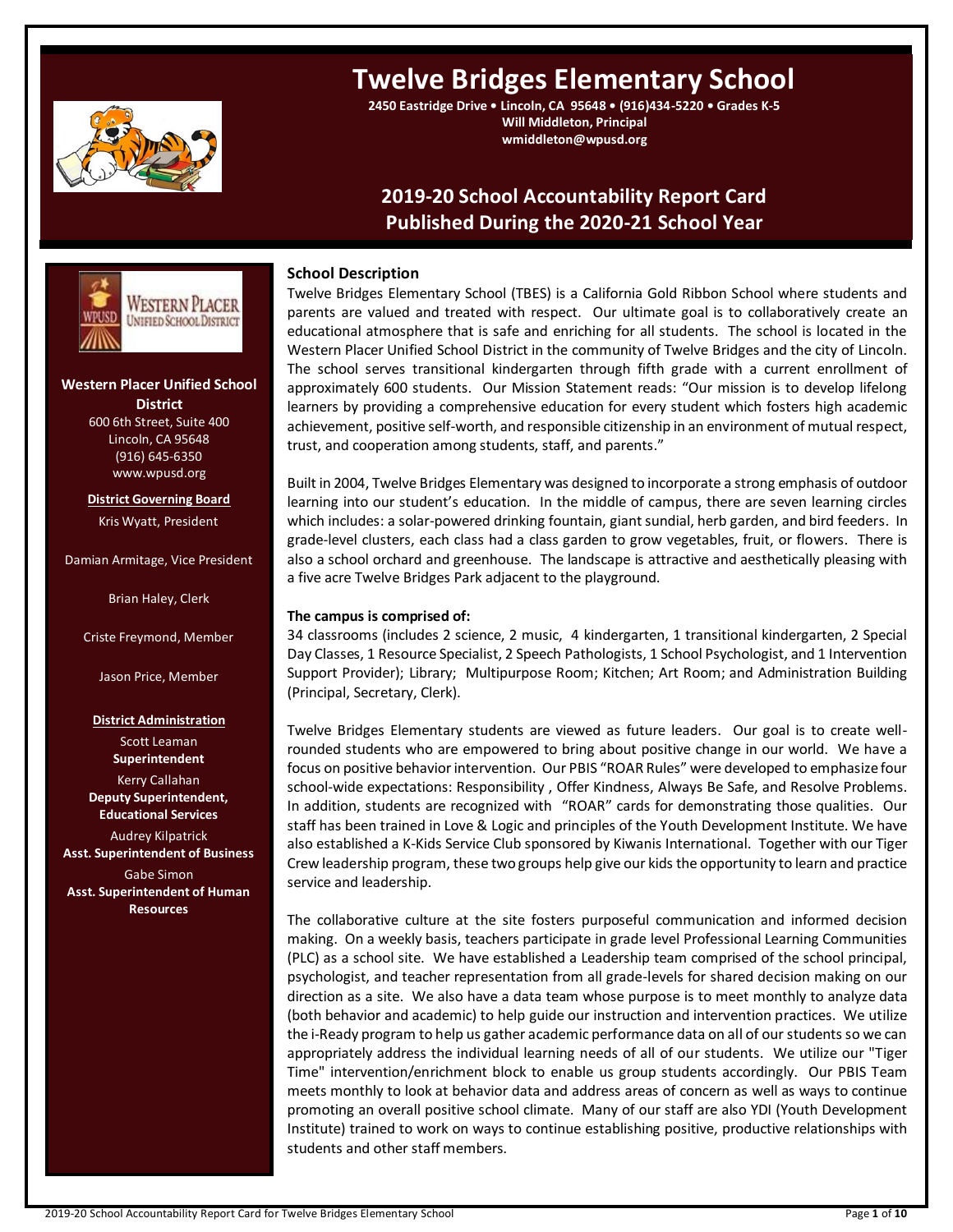### **About the SARC**

By February 1 of each year, every school in California is required by state law to publish a School Accountability Report Card (SARC). The SARC contains information about the condition and performance of each California public school. Under the Local Control Funding Formula (LCFF) all local educational agencies (LEAs) are required to prepare a Local Control and Accountability Plan (LCAP), which describes how they intend to meet annual school-specific goals for all pupils, with specific activities to address state and local priorities. Additionally, data reported in an LCAP is to be consistent with data reported in the SARC.

- For more information about SARC requirements and access to prior year reports, see the California Department of Education (CDE) SARC web page at [https://www.cde.ca.gov/ta/ac/sa/.](https://www.cde.ca.gov/ta/ac/sa/)
- For more information about the LCFF or the LCAP, see the CDE LCFF webpage a[t https://www.cde.ca.gov/fg/aa/lc/.](https://www.cde.ca.gov/fg/aa/lc/)
- For additional information about the school, parents/guardians and community members should contact the school principal or the district office.

### **2019-20 Student Enrollment by Grade Level**

| <b>Grade Level</b>      | <b>Number of Students</b> |
|-------------------------|---------------------------|
| Kindergarten            | 134                       |
| Grade 1                 | 91                        |
| Grade 2                 | 108                       |
| Grade 3                 | 114                       |
| Grade 4                 | 108                       |
| Grade 5                 | 97                        |
| <b>Total Enrollment</b> | 652                       |

#### **2019-20 Student Enrollment by Group**

| Group                               | <b>Percent of Total Enrollment</b> |
|-------------------------------------|------------------------------------|
| <b>Black or African American</b>    | 0.9                                |
| American Indian or Alaska Native    | 0.5                                |
| Asian                               | 4.1                                |
| <b>Filipino</b>                     | 0.6                                |
| <b>Hispanic or Latino</b>           | 10.9                               |
| Native Hawaiian or Pacific Islander | 0.3                                |
| White                               | 76.5                               |
| <b>Two or More Races</b>            | 4.6                                |
| Socioeconomically Disadvantaged     | 8                                  |
| <b>English Learners</b>             | 1.7                                |
| <b>Students with Disabilities</b>   | 13                                 |
| <b>Foster Youth</b>                 | 0.2                                |
| <b>Homeless</b>                     | 0.3                                |

## **A. Conditions of Learning**

### **State Priority: Basic**

The SARC provides the following information relevant to the State priority: Basic (Priority 1):

- Degree to which teachers are appropriately assigned and fully credentialed in the subject area and for the pupils they are teaching;
- Pupils have access to standards-aligned instructional materials; and
- School facilities are maintained in good repair

| <b>Teacher Credentials for Twelve Bridges</b> | 18-19 | 19-20 | $20-21$ |
|-----------------------------------------------|-------|-------|---------|
| With Full Credential                          | 32    | 33    | 32      |
| Without Full Credential                       |       |       |         |
| Teaching Outside Subject Area of Competence   | 0     |       |         |

| Teacher Credentials for Western Placer Unified 18-19 19-20 20-21 |  |     |
|------------------------------------------------------------------|--|-----|
| <b>With Full Credential</b>                                      |  | 325 |
| <b>Without Full Credential</b>                                   |  | 25  |
| <b>Teaching Outside Subject Area of Competence</b>               |  |     |

### **Teacher Misassignments and Vacant Teacher Positions at Twelve Bridges Elementary School**

| <b>Indicator</b>                | 18-19 | 19-20 | $20 - 21$ |
|---------------------------------|-------|-------|-----------|
| Teachers of English Learners    |       |       |           |
| Total Teacher Misassignments*   |       |       |           |
| <b>Vacant Teacher Positions</b> |       |       |           |

Note: "Misassignments" refers to the number of positions filled by teachers who lack legal authorization to teach that grade level, subject area, student group, etc. \*Total Teacher Misassignments includes the number of Misassignments of Teachers of English Learners.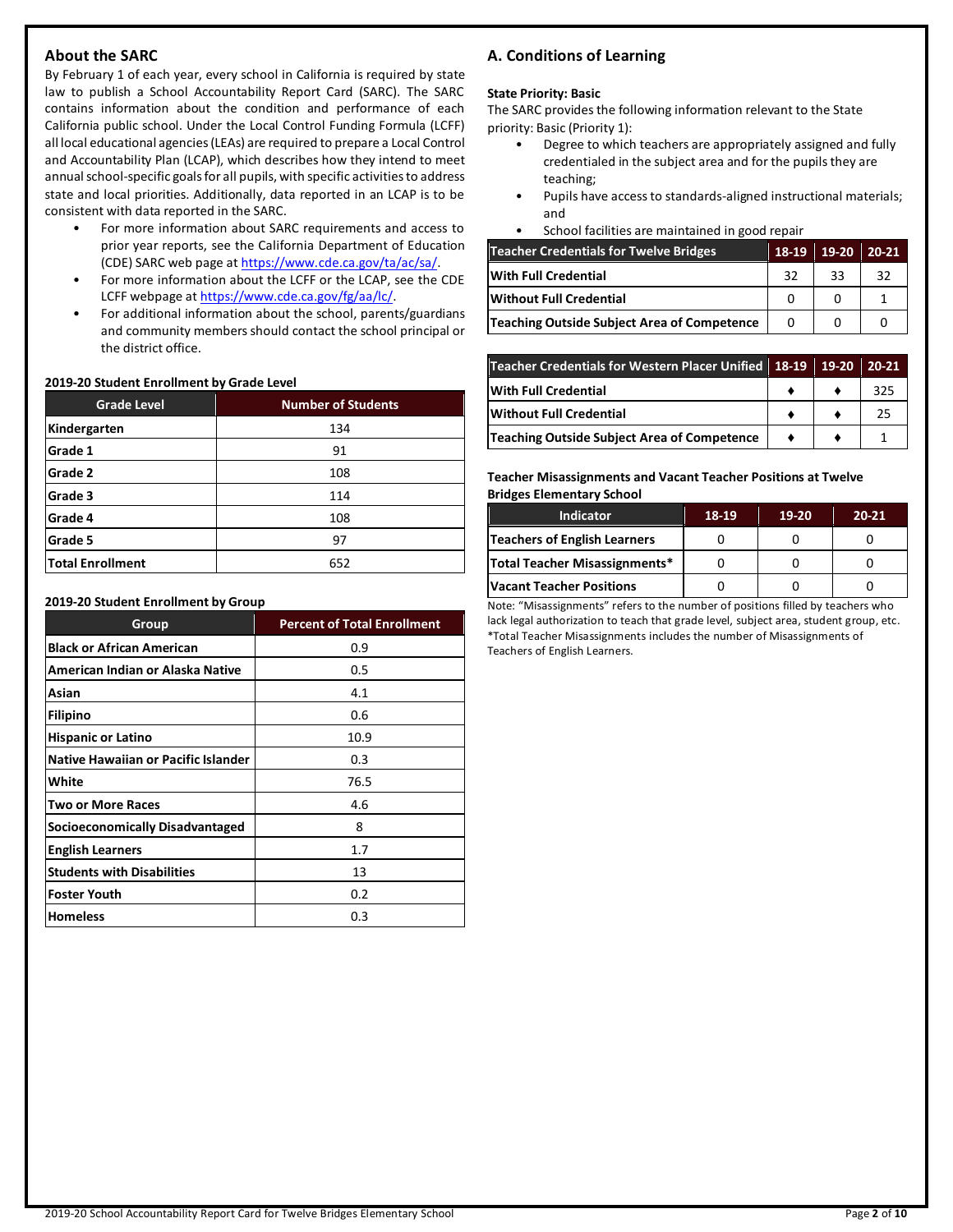### **Textbooks and Instructional Materials**

**Year and month in which data were collected: December 2020**

| <b>Core Curriculum Area</b>   | <b>Textbooks and Instructional Materials/Year of Adoption</b>                                                                                                                                                               |     |  |  |  |
|-------------------------------|-----------------------------------------------------------------------------------------------------------------------------------------------------------------------------------------------------------------------------|-----|--|--|--|
| <b>Reading/Language Arts</b>  | * K – 3 Benchmark Education Company Benchmark Advance (Adopted 2017)<br>* 4 - 5 WPUSD English Language Arts Curriculum Maps and Anchor Texts; Curriculum Associates Ready<br>Common Core Reading and Writing (Adopted 2017) |     |  |  |  |
|                               | The textbooks listed are from most recent adoption:<br>Yes                                                                                                                                                                  |     |  |  |  |
|                               | Percent of students lacking their own assigned textbook: 0                                                                                                                                                                  |     |  |  |  |
| <b>Mathematics</b>            | TK McGraw Hill My Math (Adopted 2014); K-5 Pearson Publishing: EnVisions (Adopted 2014); K-5 Curriculum<br>Associates Ready Classroom Math (2019)                                                                           |     |  |  |  |
|                               | The textbooks listed are from most recent adoption:                                                                                                                                                                         | Yes |  |  |  |
|                               | Percent of students lacking their own assigned textbook: 0                                                                                                                                                                  |     |  |  |  |
| Science                       | K-5 Delta Science/FOSS (Adopted 2007)                                                                                                                                                                                       |     |  |  |  |
|                               | The textbooks listed are from most recent adoption:                                                                                                                                                                         | Yes |  |  |  |
|                               | Percent of students lacking their own assigned textbook: 0                                                                                                                                                                  |     |  |  |  |
| <b>History-Social Science</b> | K-5 Pearson Scott Foresman History/Social Science for California (Adopted 2007)                                                                                                                                             |     |  |  |  |
|                               | The textbooks listed are from most recent adoption:<br>Yes                                                                                                                                                                  |     |  |  |  |
|                               | Percent of students lacking their own assigned textbook: 0                                                                                                                                                                  |     |  |  |  |

Note: Cells with N/A values do not require data.

### **School Facility Conditions and Planned Improvements (Most Recent Year)**

### **School Facility Good Repair Status (Most Recent Year)**

- Using the **most recently collected** FIT data (or equivalent), provide the following:
	- Determination of repair status for systems listed
	- Description of any needed maintenance to ensure good repair
	- The year and month in which the data were collected
	- The rate for each system inspected
	- The overall rating

### **Year and month in which data were collected: 12/29/20**

| <b>System Inspected</b>                                      | <b>Repair Status</b> | <b>Repair Needed and</b><br><b>Action Taken or Planned</b>                                                                                                                                                                                                                                                                                                                                                                                                                                                     |
|--------------------------------------------------------------|----------------------|----------------------------------------------------------------------------------------------------------------------------------------------------------------------------------------------------------------------------------------------------------------------------------------------------------------------------------------------------------------------------------------------------------------------------------------------------------------------------------------------------------------|
| Systems:<br>Gas Leaks, Mechanical/HVAC, Sewer                | Good                 | Gas systems and pipes appear safe,<br>functional, and free of leaks. There is no<br>odor that would indicate a gas leak. Gas<br>pipes are not broken and appear to be in<br>good working order. Heating, ventilation,<br>and air conditioning systems (HVAC) as<br>applicable are functional and<br>unobstructed. The HVAC system is<br>operable. Sewer line stoppage is not<br>evident. There are no obvious signs of<br>flooding caused by sewer line back-up in<br>the facilities or on the school grounds. |
| Interior:<br><b>Interior Surfaces</b>                        | Good                 | Restrooms: Boys by Media Center -<br>Rusted access panel<br>Room 304: Holes in wall from moving<br>pencil sharpener                                                                                                                                                                                                                                                                                                                                                                                            |
| Cleanliness:<br>Overall Cleanliness, Pest/Vermin Infestation | Good                 | School grounds, buildings, common areas,<br>and individual rooms appear to have been<br>cleaned regularly. Pest or vermin<br>linfestation are not evident.                                                                                                                                                                                                                                                                                                                                                     |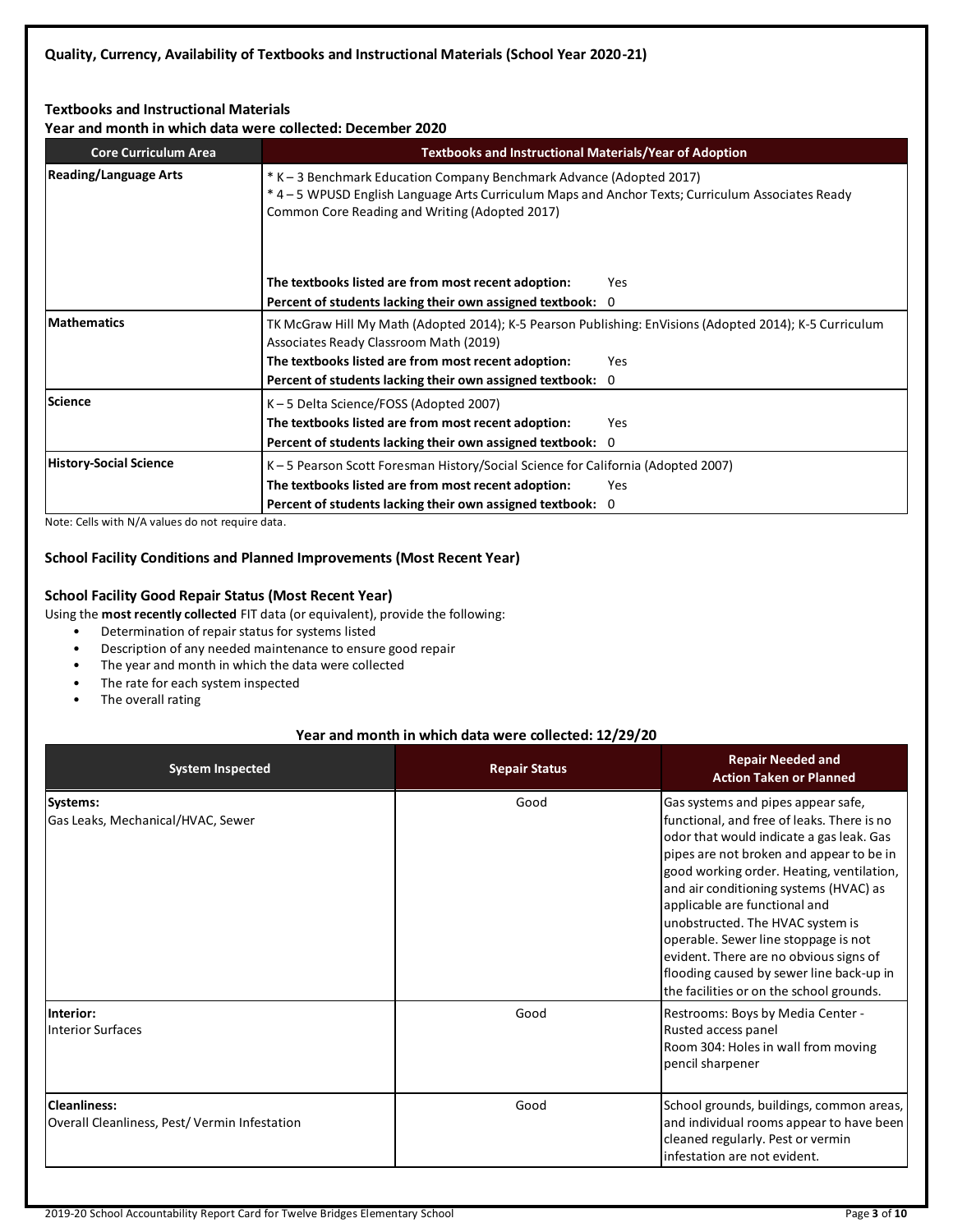| <b>System Inspected</b>                                            | <b>Repair Status</b> | <b>Repair Needed and</b><br><b>Action Taken or Planned</b>                                                                                                                                                                                                                                                                                                                                                                                                                                                                                                            |
|--------------------------------------------------------------------|----------------------|-----------------------------------------------------------------------------------------------------------------------------------------------------------------------------------------------------------------------------------------------------------------------------------------------------------------------------------------------------------------------------------------------------------------------------------------------------------------------------------------------------------------------------------------------------------------------|
| <b>Electrical:</b><br>Electrical                                   | Good                 | There is no evidence that any portion of<br>the school has a power failure. Electrical<br>systems, components, and equipment<br>appear to be working properly. There are<br>no exposed electrical wires. Electrical<br>equipment is properly covered and<br>secured from pupil access. Lighting<br>appears to be adequate and working<br>properly, including exterior lights.                                                                                                                                                                                         |
| <b>Restrooms/Fountains:</b><br>Restrooms, Sinks/ Fountains         | Good                 | Restrooms: Boys by Media Center -<br>Rusted access panel<br>Drinking fountains appear to be accessible<br>and functioning as intended.                                                                                                                                                                                                                                                                                                                                                                                                                                |
| Safety:<br>Fire Safety, Hazardous Materials                        | Good                 | The fire equipment and emergency<br>systems appear to be functioning<br>properly. The fire sprinklers appear to be<br>in working order (e.g., there are no<br>missing or damaged sprinkler heads).<br>Emergency alarms appear to be<br>functional.Emergency exit signs function<br>as designed, exits are unobstructed. There<br>does not appear to be evidence of<br>hazardous materials that may pose a<br>threat to pupils or staff. Hazardous<br>chemicals, chemical waste, and<br>flammable materials are stored properly<br>(e.g. locked and labeled properly). |
| Structural:<br>Structural Damage, Roofs                            | Good                 | Portable Classroom 313: Dry rot on ramp,<br>Chipping paint<br>Science Lab: Stained ceiling tiles                                                                                                                                                                                                                                                                                                                                                                                                                                                                      |
| External:<br>Playground/School Grounds, Windows/Doors/Gates/Fences | Good                 | The playground equipment and school<br>grounds in the vicinity of the area being<br>evaluated appear to be clean, safe, and<br>functional. Conditions that pose a safety<br>and/or security risk are not evident. There<br>is no exposed broken glass accessible to<br>pupils and staff. Exterior doors and gates<br>are functioning and do not pose a security<br>risk.                                                                                                                                                                                              |
| <b>Overall Rating</b>                                              | Good                 |                                                                                                                                                                                                                                                                                                                                                                                                                                                                                                                                                                       |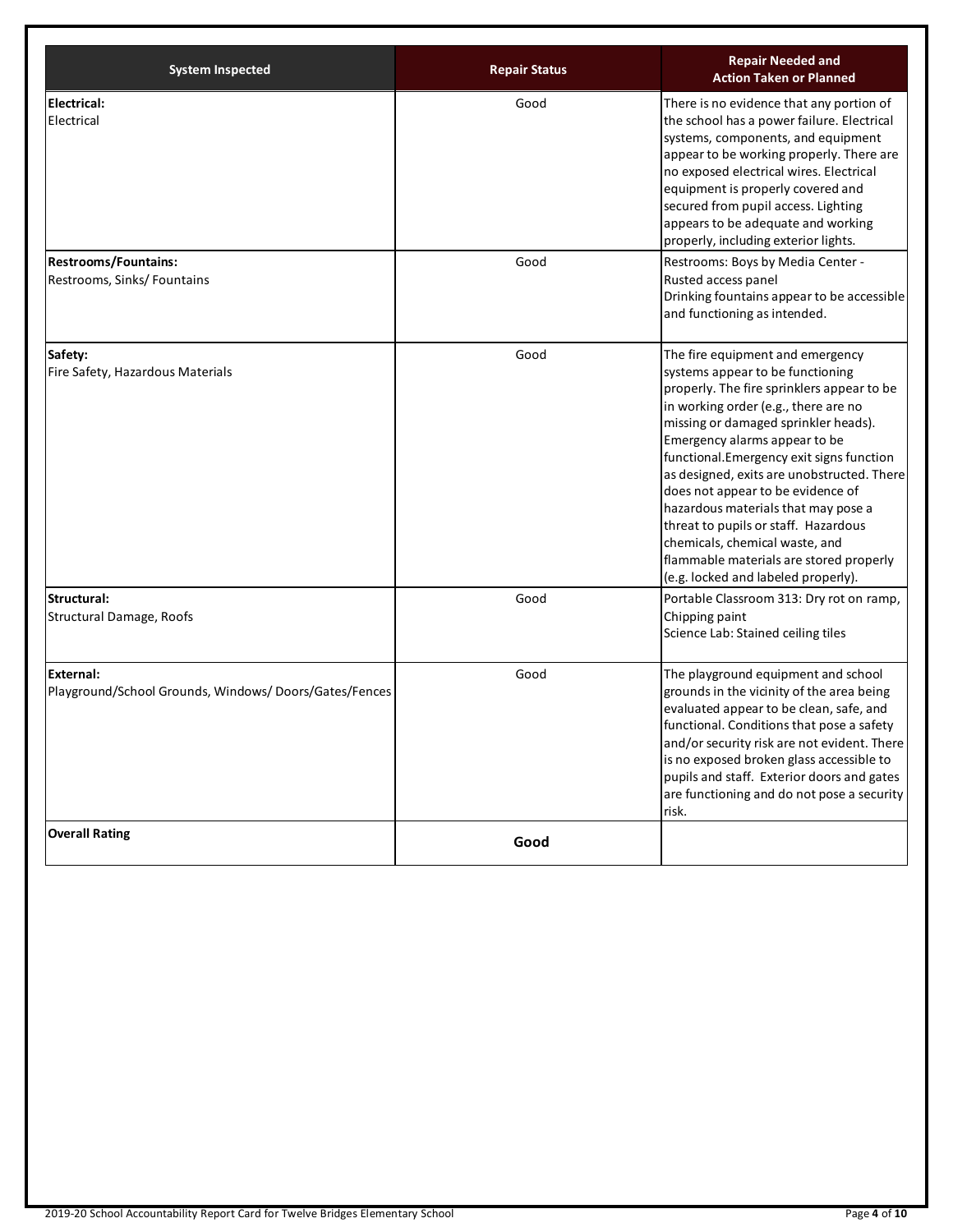### **B. Pupil Outcomes**

#### **State Priority: Pupil Achievement**

The SARC provides the following information relevant to the State priority: Pupil Achievement (Priority 4):

- **Statewide assessments** (i.e., California Assessment of Student Performance and Progress [CAASPP] System, which includes the Smarter Balanced Summative Assessments for students in the general education population and the California Alternate Assessments [CAAs] for English language arts/literacy [ELA] and mathematics given in grades three through eight and grade eleven. Only eligible students may participate in the administration of the CAAs. CAAs items are aligned with alternate achievement standards, which are linked with the Common Core State Standards [CCSS] for students with the most significant cognitive disabilities); and
- The percentage of students who have successfully completed courses that satisfy the requirements for entrance to the University of California and the California State University, or career technical education sequences or programs of study.

### **CAASPP Test Results in ELA and Mathematics for All Students Grades Three through Eight and Grade Eleven**

**Percentage of Students Meeting or Exceeding the State Standard**

| <b>Subject</b> | <b>School</b><br>18-19 | <b>School</b><br>19-20 | <b>District</b><br>18-19 | <b>District</b><br>19-20 | <b>State</b><br>18-19 | <b>State</b><br>19-20 |
|----------------|------------------------|------------------------|--------------------------|--------------------------|-----------------------|-----------------------|
| <b>ELA</b>     | 72                     | N/A                    | 57                       | N/A                      | 50                    | N/A                   |
| <b>Math</b>    | 69                     | N/A                    | 45                       | N/A                      | 39                    | N/A                   |

Note: Cells with N/A values do not require data.

Note: The 2019-2020 data are not available. Due to the COVID-19 pandemic, Executive Order N-30-20 was issued which waived the requirement for statewide testing for the 2019-2020 school year.

Note: Percentages are not calculated when the number of students tested is ten or less, either because the number of students in this category is too small for statistical accuracy or to protect student privacy.

Note: ELA and mathematics test results include the Smarter Balanced Summative Assessment and the CAA. The "Percent Met or Exceeded" is calculated by taking the total number of students who met or exceeded the standard on the Smarter Balanced Summative Assessment plus the total number of students who met the standard (i.e., achieved Level 3-Alternate) on the CAAs divided by the total number of students who participated in both assessments.

### **CAASPP Test Results in Science for All Students Grades Five, Eight, and High School**

**Percentage of Students Meeting or Exceeding the State Standard**

| <b>Subject</b> | <b>School</b><br>18-19 | School<br>19-20 | <b>District</b><br>18-19 | <b>District</b><br>19-20 | State<br>18-19 | <b>State</b><br>$19-20$ |
|----------------|------------------------|-----------------|--------------------------|--------------------------|----------------|-------------------------|
| Science        |                        | N/A             | 35                       | N/A                      | 30             | N/A                     |

Note: Cells with N/A values do not require data.

Note: The 2019-2020 data are not available. Due to the COVID-19 pandemic, Executive Order N-30-20 was issued which waived the requirement for statewide testing for the 2019-2020 school year.

Note: The new California Science Test (CAST) was first administered operationally in the 2018-2019 school year.

#### **State Priority: Other Pupil Outcomes**

The SARC provides the following information relevant to the State priority: Other Pupil Outcomes (Priority 8):

Pupil outcomes in the subject areas of physical education.

#### **2019-20 Percent of Students Meeting Fitness Standards**

| Grade<br>Level | 4 of 6 | $5$ of 6 | 6 of 6 |
|----------------|--------|----------|--------|
|                | N/A    | N/A      | N/A    |
| N/A            |        | N/A      | N/A    |
| q              | N/A    | N/A      | N/A    |

Note: Cells with N/A values do not require data.

Note: The 2019–2020 data are not available. Due to the COVID-19 pandemic, Executive Order N-56-20 was issued which waived the requirement to administer the physical fitness performance test for the 2019–2020 school year.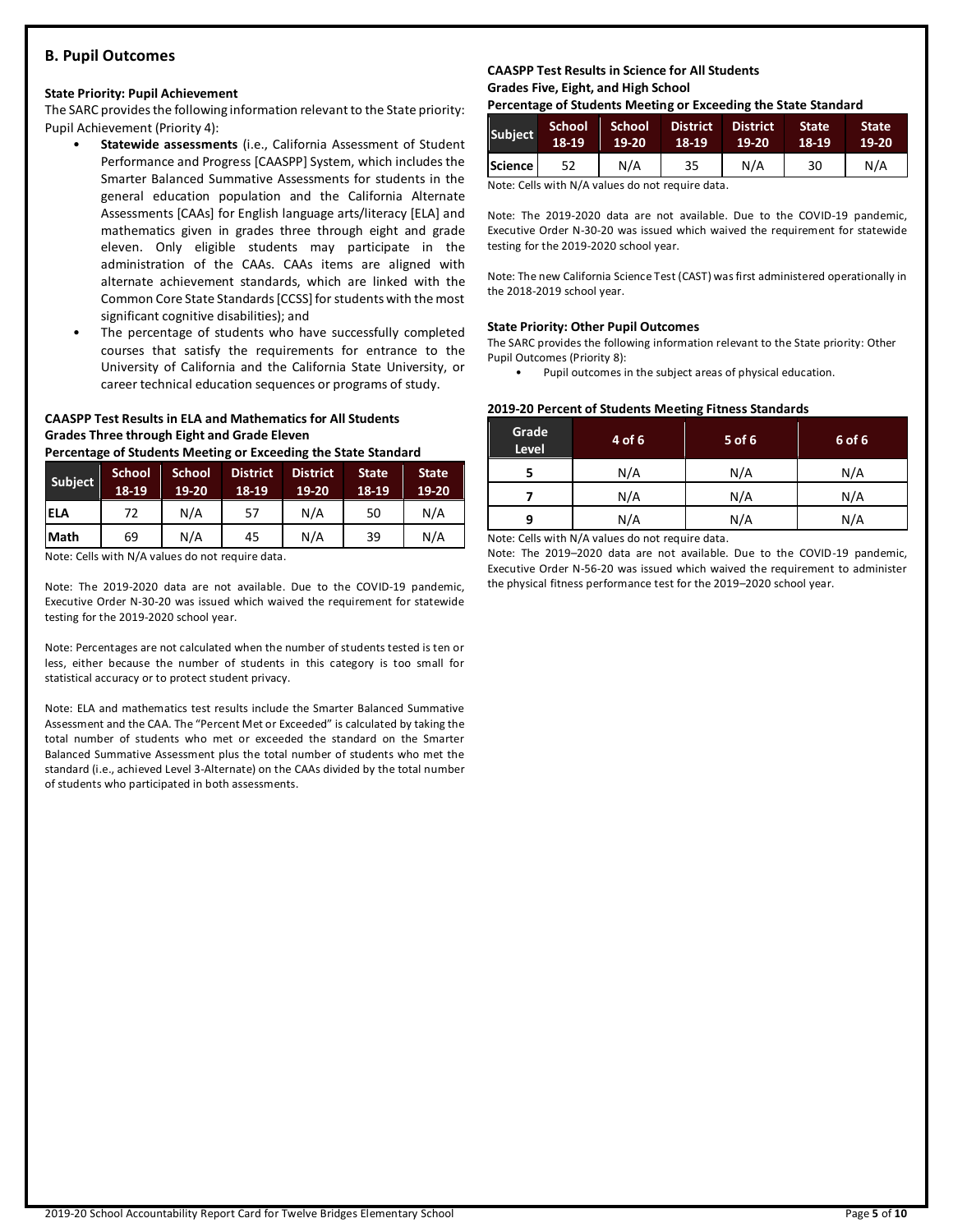### **CAASPP Test Results in Science by Student Group**

**Grades Three through Eight and Grade Eleven (School Year 2019-2020)**

| <b>Student Group</b>                                 | <b>Total</b><br><b>Enrollment</b> | <b>Number</b><br><b>Tested</b> | <b>Percent</b><br><b>Tested</b> | Percent<br><b>Not Tested</b> | Percent<br><b>Met or Exceeded</b> |
|------------------------------------------------------|-----------------------------------|--------------------------------|---------------------------------|------------------------------|-----------------------------------|
| <b>All Students</b>                                  | N/A                               | N/A                            | N/A                             | N/A                          | N/A                               |
| <b>Male</b>                                          | N/A                               | N/A                            | N/A                             | N/A                          | N/A                               |
| Female                                               | N/A                               | N/A                            | N/A                             | N/A                          | N/A                               |
| <b>Black or African American</b>                     | N/A                               | N/A                            | N/A                             | N/A                          | N/A                               |
| American Indian or Alaska Native                     | N/A                               | N/A                            | N/A                             | N/A                          | N/A                               |
| Asian                                                | N/A                               | N/A                            | N/A                             | N/A                          | N/A                               |
| Filipino                                             | N/A                               | N/A                            | N/A                             | N/A                          | N/A                               |
| <b>Hispanic or Latino</b>                            | N/A                               | N/A                            | N/A                             | N/A                          | N/A                               |
| Native Hawaiian or Pacific Islander                  | N/A                               | N/A                            | N/A                             | N/A                          | N/A                               |
| White                                                | N/A                               | N/A                            | N/A                             | N/A                          | N/A                               |
| <b>Two or More Races</b>                             | N/A                               | N/A                            | N/A                             | N/A                          | N/A                               |
| Socioeconomically Disadvantaged                      | N/A                               | N/A                            | N/A                             | N/A                          | N/A                               |
| <b>English Learners</b>                              | N/A                               | N/A                            | N/A                             | N/A                          | N/A                               |
| <b>Students with Disabilities</b>                    | N/A                               | N/A                            | N/A                             | N/A                          | N/A                               |
| <b>Students Receiving Migrant Education Services</b> | N/A                               | N/A                            | N/A                             | N/A                          | N/A                               |
| <b>Foster Youth</b>                                  | N/A                               | N/A                            | N/A                             | N/A                          | N/A                               |
| <b>Homeless</b>                                      | N/A                               | N/A                            | N/A                             | N/A                          | N/A                               |

Note: Cells with N/A values do not require data.

Note: The 2019-2020 data are not available. Due to the COVID-19 pandemic, Executive Order N-30-20 was issued which waived the requirement for statewide testing for the 2019-2020 school year.

### **CAASPP Test Results in ELA by Student Group**

**Grades Three through Eight and Grade Eleven (School Year 2019-2020)**

| <b>Student Group</b>                                 | <b>Total</b><br><b>Enrollment</b> | <b>Number</b><br><b>Tested</b> | Percent<br><b>Tested</b> | Percent<br><b>Not Tested</b> | Percent<br><b>Met or Exceeded</b> |
|------------------------------------------------------|-----------------------------------|--------------------------------|--------------------------|------------------------------|-----------------------------------|
| <b>All Students</b>                                  | N/A                               | N/A                            | N/A                      | N/A                          | N/A                               |
| <b>Male</b>                                          | N/A                               | N/A                            | N/A                      | N/A                          | N/A                               |
| Female                                               | N/A                               | N/A                            | N/A                      | N/A                          | N/A                               |
| <b>Black or African American</b>                     | N/A                               | N/A                            | N/A                      | N/A                          | N/A                               |
| American Indian or Alaska Native                     | N/A                               | N/A                            | N/A                      | N/A                          | N/A                               |
| Asian                                                | N/A                               | N/A                            | N/A                      | N/A                          | N/A                               |
| <b>Filipino</b>                                      | N/A                               | N/A                            | N/A                      | N/A                          | N/A                               |
| <b>Hispanic or Latino</b>                            | N/A                               | N/A                            | N/A                      | N/A                          | N/A                               |
| Native Hawaiian or Pacific Islander                  | N/A                               | N/A                            | N/A                      | N/A                          | N/A                               |
| White                                                | N/A                               | N/A                            | N/A                      | N/A                          | N/A                               |
| <b>Two or More Races</b>                             | N/A                               | N/A                            | N/A                      | N/A                          | N/A                               |
| <b>Socioeconomically Disadvantaged</b>               | N/A                               | N/A                            | N/A                      | N/A                          | N/A                               |
| <b>English Learners</b>                              | N/A                               | N/A                            | N/A                      | N/A                          | N/A                               |
| <b>Students with Disabilities</b>                    | N/A                               | N/A                            | N/A                      | N/A                          | N/A                               |
| <b>Students Receiving Migrant Education Services</b> | N/A                               | N/A                            | N/A                      | N/A                          | N/A                               |
| <b>Foster Youth</b>                                  | N/A                               | N/A                            | N/A                      | N/A                          | N/A                               |
| <b>Homeless</b>                                      | N/A                               | N/A                            | N/A                      | N/A                          | N/A                               |

Note: Cells with N/A values do not require data.

Note: The 2019-2020 data are not available. Due to the COVID-19 pandemic, Executive Order N-30-20 was issued which waived the requirement for statewide testing for the 2019-2020 school year.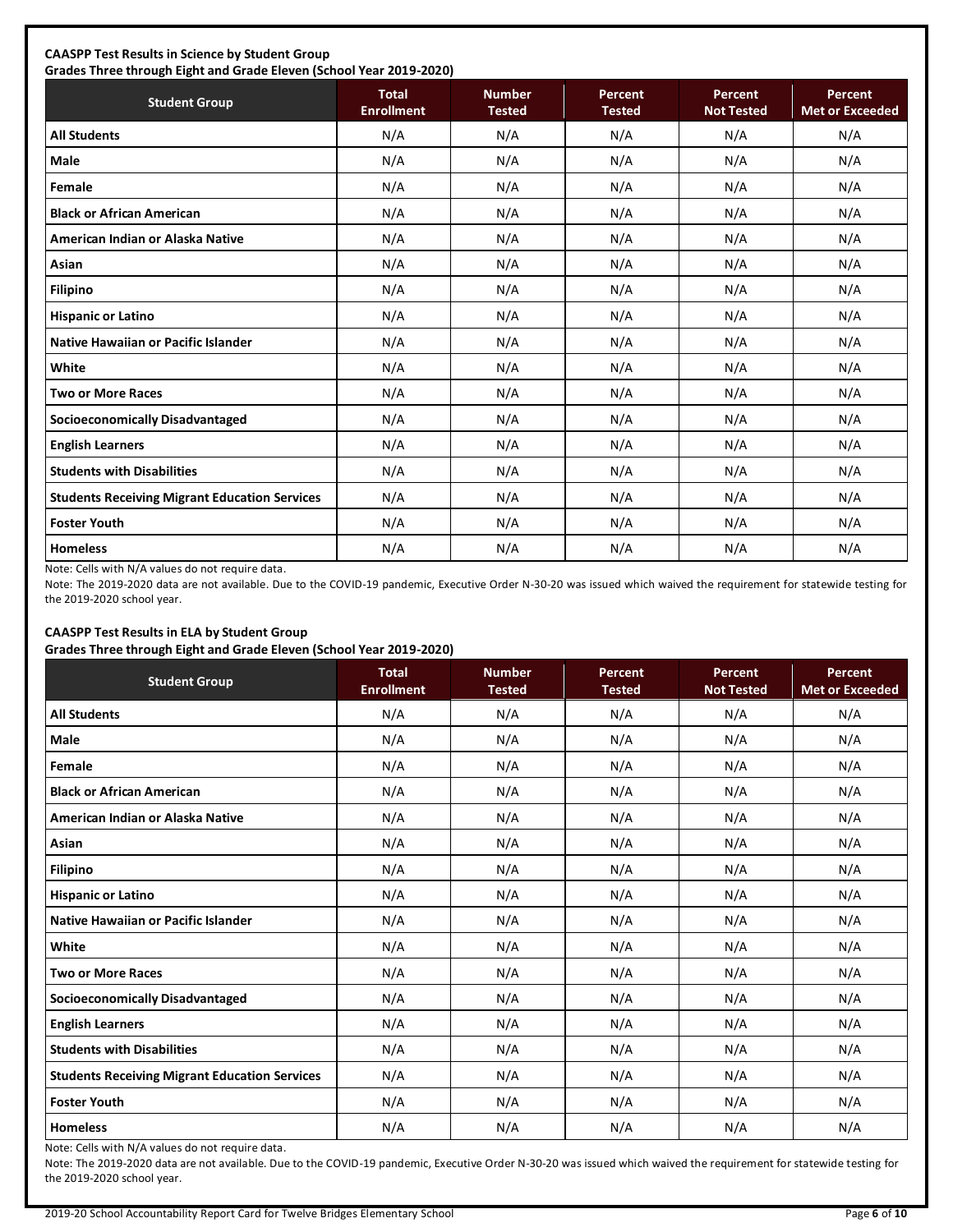#### **CAASPP Test Results in Mathematics by Student Group Grades Three through Eight and Grade Eleven (School Year 2019-2020)**

| Grades Timee through Eight and Grade Eleven (Schoor fear 2015-2020)<br><b>Student Group</b> | <b>Total</b><br><b>Enrollment</b> | <b>Number</b><br><b>Tested</b> | Percent<br><b>Tested</b> | Percent<br><b>Not Tested</b> | <b>Percent</b><br><b>Met or Exceeded</b> |
|---------------------------------------------------------------------------------------------|-----------------------------------|--------------------------------|--------------------------|------------------------------|------------------------------------------|
| <b>All Students</b>                                                                         | N/A                               | N/A                            | N/A                      | N/A                          | N/A                                      |
| <b>Male</b>                                                                                 | N/A                               | N/A                            | N/A                      | N/A                          | N/A                                      |
| Female                                                                                      | N/A                               | N/A                            | N/A                      | N/A                          | N/A                                      |
| <b>Black or African American</b>                                                            | N/A                               | N/A                            | N/A                      | N/A                          | N/A                                      |
| American Indian or Alaska Native                                                            | N/A                               | N/A                            | N/A                      | N/A                          | N/A                                      |
| Asian                                                                                       | N/A                               | N/A                            | N/A                      | N/A                          | N/A                                      |
| <b>Filipino</b>                                                                             | N/A                               | N/A                            | N/A                      | N/A                          | N/A                                      |
| <b>Hispanic or Latino</b>                                                                   | N/A                               | N/A                            | N/A                      | N/A                          | N/A                                      |
| <b>Native Hawaiian or Pacific Islander</b>                                                  | N/A                               | N/A                            | N/A                      | N/A                          | N/A                                      |
| White                                                                                       | N/A                               | N/A                            | N/A                      | N/A                          | N/A                                      |
| <b>Two or More Races</b>                                                                    | N/A                               | N/A                            | N/A                      | N/A                          | N/A                                      |
| <b>Socioeconomically Disadvantaged</b>                                                      | N/A                               | N/A                            | N/A                      | N/A                          | N/A                                      |
| <b>English Learners</b>                                                                     | N/A                               | N/A                            | N/A                      | N/A                          | N/A                                      |
| <b>Students with Disabilities</b>                                                           | N/A                               | N/A                            | N/A                      | N/A                          | N/A                                      |
| <b>Students Receiving Migrant Education Services</b>                                        | N/A                               | N/A                            | N/A                      | N/A                          | N/A                                      |
| <b>Foster Youth</b>                                                                         | N/A                               | N/A                            | N/A                      | N/A                          | N/A                                      |
| <b>Homeless</b>                                                                             | N/A                               | N/A                            | N/A                      | N/A                          | N/A                                      |

Note: Cells with N/A values do not require data.

Note: The 2019-2020 data are not available. Due to the COVID-19 pandemic, Executive Order N-30-20 was issued which waived the requirement for statewide testing for the 2019-2020 school year.

### **C. Engagement**

#### **State Priority: Parental Involvement**

- The SARC provides the following information relevant to the State priority: Parental Involvement (Priority 3):
	- Efforts the school district makes to seek parent input in making decisions for the school district and each school site

### **Opportunities for Parental Involvement (School Year 2020-21)**

Parent involvement at TBE is the cornerstone of the school and parents are viewed as partners in the education of students. Parents are actively involved as volunteers in the classroom and participate on various committees. Our parents assist in a variety of capacities, which includes: learning centers, reading groups, math groups, field trip chaperones, Garden Docents, Art Docents, and PE Docents. Parents bring with them a broad background of expertise and experience, which enhances the learning experience for students. In addition to parents, there is a large group of Sun City Volunteers who also participate in similar roles.

The Parent Teacher Club (PTC) is very active in supporting school-wide events and enrichment programs through well-planned fundraisers. The PTC organizes family events such as: Restaurant Nights, Harvest Festival, Bingo Nights, the Fun Run, Family Painting Nights, Family Dance Nights, and more. The Harvest Festival, Fun Run, and Bingo Nights are the main fundraisers for the year. With the ongoing dedication of the PTC and funds raised, our school is able to host purposeful assemblies; purchase playground equipment, art supplies, and classroom supplies; provide paper and ink for classrooms; beautify the school, and purchase technology.

Our PTC also serves as our School Site Council (SSC). Documents such as the School Plan for Student Achievement, School Safety Plan, and School Accountability Report Card are reviewed and updated. The SSC also monitors progress on school-wide goals and site budget allocations.

TBE depends on parent and community volunteers to enhance and enrich the learning environment for all students. Teachers and staff continue to be grateful for their on-going participation and dedication.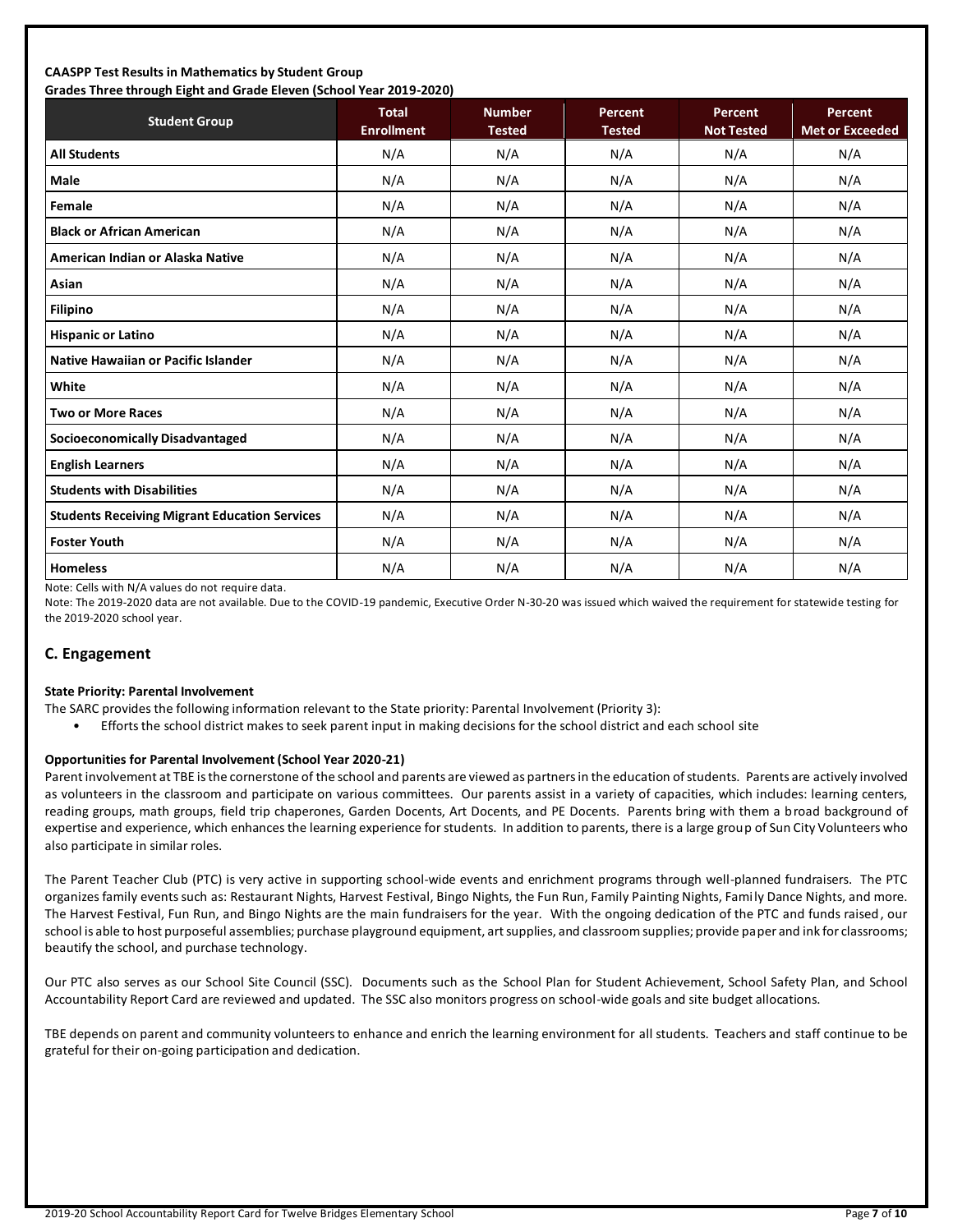### **State Priority: School Climate**

The SARC provides the following information relevant to the State priority: School Climate (Priority 6):

- Pupil suspension rates;
- Pupil expulsion rates; and
- Other local measures on the sense of safety.

#### **School Safety Plan (School Year 2020-2021)**

The School Safety Plan is reviewed and revised annually by the School Site Council. It was last revised January, 2020. The plan includes procedures for emergencies. We practice fire drills monthly, and have four other drills (lockdown, lockout, shelter, and a school-wide evacuation drill) practiced during the year.

Staff members monitor our playground and campus before school, during recesses, during lunch, and after school. Close supervision is employed to create positive interaction with students and to proactively stop any unsafe behavior or interactions. Staff members on duty wear an orange/pink/yellow safety vest and carry a radio for quick accessibility or locating, if needed.

The perimeter of campus is fenced, including an interior gate which forces visitors to check into the office prior to accessing the campus as a whole. Gates are locked during the school day with the exception of the main, front gate. Classrooms are locked during the school day with the exception of occasional activities or situations that require the door to be propped open. Visitors enter through the main gate, sign in at the office, and wear a visitor lanyard. Volunteers working in classrooms or chaperoning field trips must have a TB and fingerprint clearance. We have also installed numerous surveillance cameras focused on our blacktop and all of our school entrance/exit points.

We have created comprehensive classroom emergency kits in the event of an emergency or prolonged lock-down. All classrooms have a Barracuda Intruder Defense System which will securely lock the door in a lock-down situation.

#### **Suspensions and Expulsions**

**(data collected between July through June, each full school year respectively)**

| <b>Rate</b>        | <b>School</b><br>2017-18 | <b>School</b><br>2018-19 | <b>District</b><br>2017-18 | <b>District</b><br>2018-19 | <b>State</b><br>2017-18 | <b>State</b><br>2018-19 |
|--------------------|--------------------------|--------------------------|----------------------------|----------------------------|-------------------------|-------------------------|
| <b>Suspensions</b> | 0.1                      | 0.4                      | 1.9                        | 2.1                        | 3.5                     | 3.5                     |
| <b>Expulsions</b>  | 0.0                      | 0.0                      | 0.0                        | 0.0                        | 0.1                     | 0.1                     |

### **Suspensions and Expulsions for School Year 2019-2020 Only**

**(data collected between July through February, partial school year due to the COVID-19 pandemic)**

| __<br>.<br>Rate    | <b>School</b><br>2019-20 | <b>District</b><br>2019-20 | <b>State</b><br>2019-20 |
|--------------------|--------------------------|----------------------------|-------------------------|
| <b>Suspensions</b> | 0.07                     | 2.4                        |                         |
| <b>Expulsions</b>  | 0.0                      | 0.0                        |                         |

Note: The 2019-2020 suspensions and expulsions rate data are not comparable to prior year data because the 2019-2020 school year is a partial school year due to the COVID-19 crisis. As such, it would be inappropriate to make any comparisons in rates of suspensions and expulsions in the 2019-2020 school year compared to prior years.

### **D. Other SARC Information**

The information in this section is required to be in the SARC but is not included in the state priorities for LCFF.

#### **Ratio of Pupils to Academic Counselor (School Year 2019-2020)**

| <b>Title</b>        | Ratio |
|---------------------|-------|
| Academic Counselor* |       |

\*One full time equivalent (FTE) equals one staff member working full time; one FTE could also represent two staff members who each work 50 percent of full time.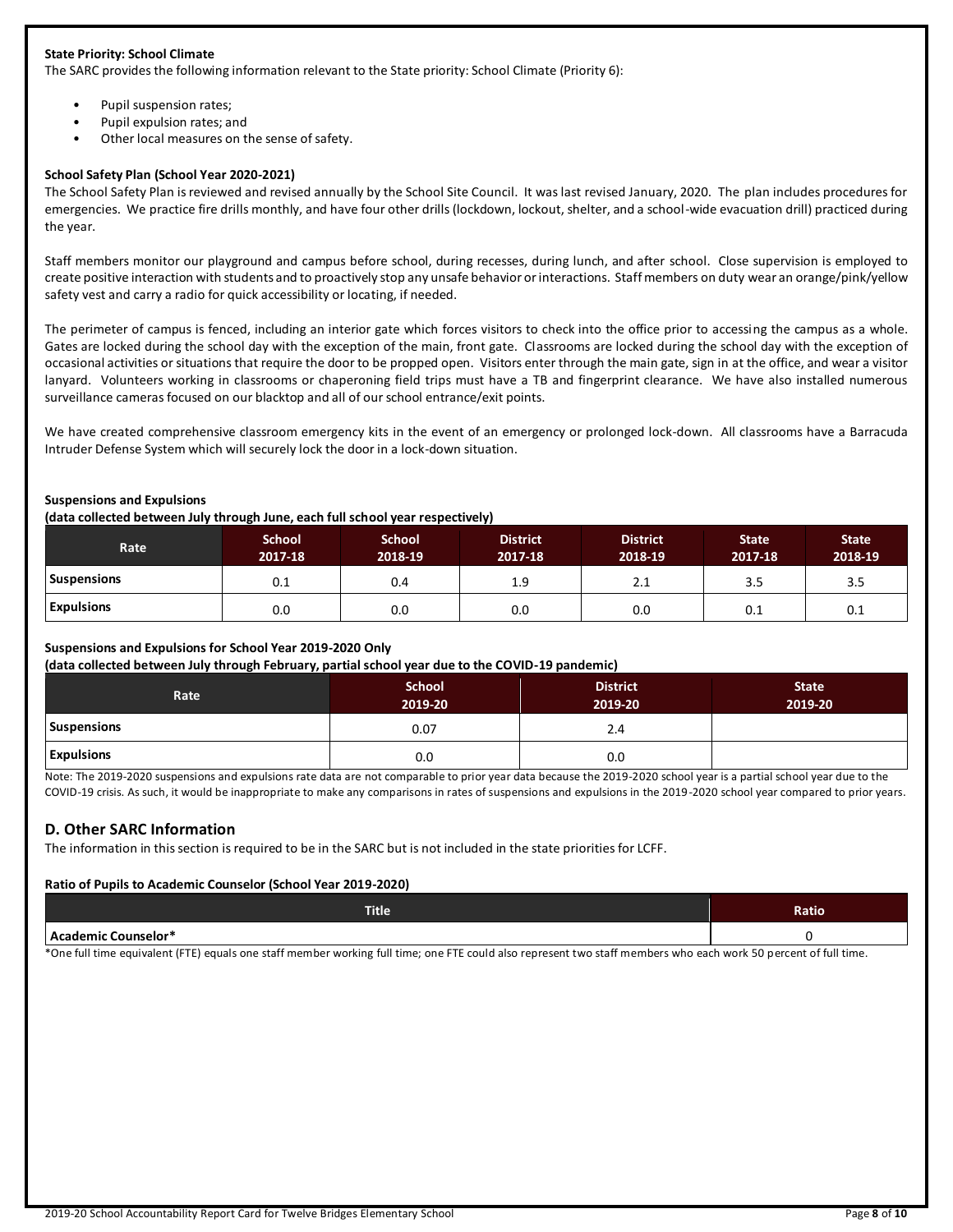| <b>Title</b>                                               | <b>Number of Full-Time Equivalent</b><br>(FTE) |
|------------------------------------------------------------|------------------------------------------------|
| <b>Counselor (Social/Behavioral or Career Development)</b> |                                                |
| Library Media Teacher (Librarian)                          |                                                |
| Library Media Services Staff (Paraprofessional)            |                                                |
| <b>Psychologist</b>                                        |                                                |
| <b>Social Worker</b>                                       |                                                |
| <b>Nurse</b>                                               |                                                |
| Speech/Language/Hearing Specialist                         | 1.6                                            |
| <b>Resource Specialist (non-teaching)</b>                  |                                                |
| Other                                                      | 1.5                                            |

#### **Average Class Size and Class Size Distribution (Elementary)**

| Grade<br>Level | 2017-18<br>Average<br><b>Class</b><br><b>Size</b> | 2017-18<br># of<br>Classes*<br><b>Size</b><br>$1 - 20$ | $\sim$<br>2017-18<br># of<br>Classes*<br><b>Size</b><br>21-32 | <br>2017-18<br># of<br>Classes*<br><b>Size</b><br>$33+$ | 2018-19<br>Average<br><b>Class</b><br><b>Size</b> | 2018-19<br># of<br>Classes*<br><b>Size</b><br>$1-20$ | 2018-19<br># of<br>Classes*<br><b>Size</b><br>$21 - 32$ | 2018-19<br># of<br>Classes*<br><b>Size</b><br>$33+$ | 2019-20<br><b>Average</b><br><b>Class</b><br><b>Size</b> | 2019-20<br># of<br>Classes*<br><b>Size</b><br>$1 - 20$ | 2019-20<br># of<br>Classes*<br><b>Size</b><br>$21 - 32$ | 2019-20<br># of<br>Classes*<br><b>Size</b><br>$33+$ |
|----------------|---------------------------------------------------|--------------------------------------------------------|---------------------------------------------------------------|---------------------------------------------------------|---------------------------------------------------|------------------------------------------------------|---------------------------------------------------------|-----------------------------------------------------|----------------------------------------------------------|--------------------------------------------------------|---------------------------------------------------------|-----------------------------------------------------|
| К              | 19                                                | $\overline{2}$                                         | 4                                                             |                                                         | 23                                                |                                                      | 5                                                       |                                                     | 17                                                       | 6                                                      | $\overline{2}$                                          |                                                     |
| 1              | 26                                                |                                                        | 4                                                             |                                                         | 26                                                |                                                      | 4                                                       |                                                     | 39                                                       | 1                                                      | 4                                                       | $\overline{2}$                                      |
| $\overline{2}$ | 31                                                |                                                        | 4                                                             | 1                                                       | 67                                                |                                                      | 4                                                       |                                                     | 40                                                       | $\overline{2}$                                         | 4                                                       | $\overline{2}$                                      |
| 3              | 24                                                |                                                        | 4                                                             |                                                         | 27                                                |                                                      | 4                                                       |                                                     | 46                                                       | $\overline{2}$                                         | 3                                                       | 3                                                   |
| 4              | 30                                                |                                                        | 3                                                             |                                                         | 26                                                |                                                      | 3                                                       |                                                     | 40                                                       | 3                                                      | 3                                                       | 2                                                   |
| 5              | 42                                                |                                                        | 4                                                             | 2                                                       | 84                                                |                                                      | 4                                                       |                                                     | 40                                                       | 2                                                      | 3                                                       | $\overline{2}$                                      |
| Other**        |                                                   |                                                        |                                                               |                                                         | 9                                                 | 2                                                    |                                                         |                                                     |                                                          |                                                        |                                                         |                                                     |

\*Number of classes indicates how many classes fall into each size category (a range of total students per class).

\*\* "Other" category is for multi-grade level classes.

### **Professional Development (Most Recent Three Years)**

| <b>Measure</b>                                                                  | 2018-19 | 2019-20 | 2020-21 |
|---------------------------------------------------------------------------------|---------|---------|---------|
| Number of school days dedicated to Staff Development and Continuous Improvement |         |         |         |

The collaborative culture at the site fosters purposeful communication and informed decision making. On a weekly basis, teachers participate in grade level Professional Learning Communities (PLC) as a school site. In addition, Western Placer Unified School District generally provides three Staff Development Days each year to all teachers who want to take the time to collaborate with site and/or cross-site PLC teams to continue curriculum development. Two of our grade levels are receiving ongoing training with a consultant to align our current curriculum with the California Math Framework. Our PBIS Team has also completed our Tier III training with county coaches and meets monthly on site to look at behavior data and address areas of concern as well as ways to continue promoting an overall positive school climate. Many of our staff went through YDI (Youth Development Institute) training the past three summers to work on ways to continue establishing positive, productive relationships with students and other staff members. In addition to these established programs, other professional development opportunities that staff have taken advantage of include TESS instructional training, a GLAD refresher course, NGSS (Next Generation Science Standards) implementation training, ERWW (Expository Reading & Writing Workshop), and other more individual opportunities that teachers want to participate in. Five of our teachers attended a multi-day "Get Your Teach On" conference over the past two summers to increase engagement and rigor in the classroom. Those teachers have since shared their experiences at staff meetings and created a "Rock Your School" day focused on engaging activities earlier this year. The first and second grade teams attended a literacy conference in the early spring of 2020.

To prepare and improve their knowledge and skills to provide distance learning during the COVID-19 pandemic, almost all of the teachers at TBE attended district offered professional development in the summer of 2020. Sixteen teachers attended two outside technology conferences and nineteen teachers enrolled in a multiday course to learn about Google Classroom. Teachers have had ongoing support with their technology implementation by the principal, teachers on special assignment, district technology trainers, and the district's educational technology coordinator.